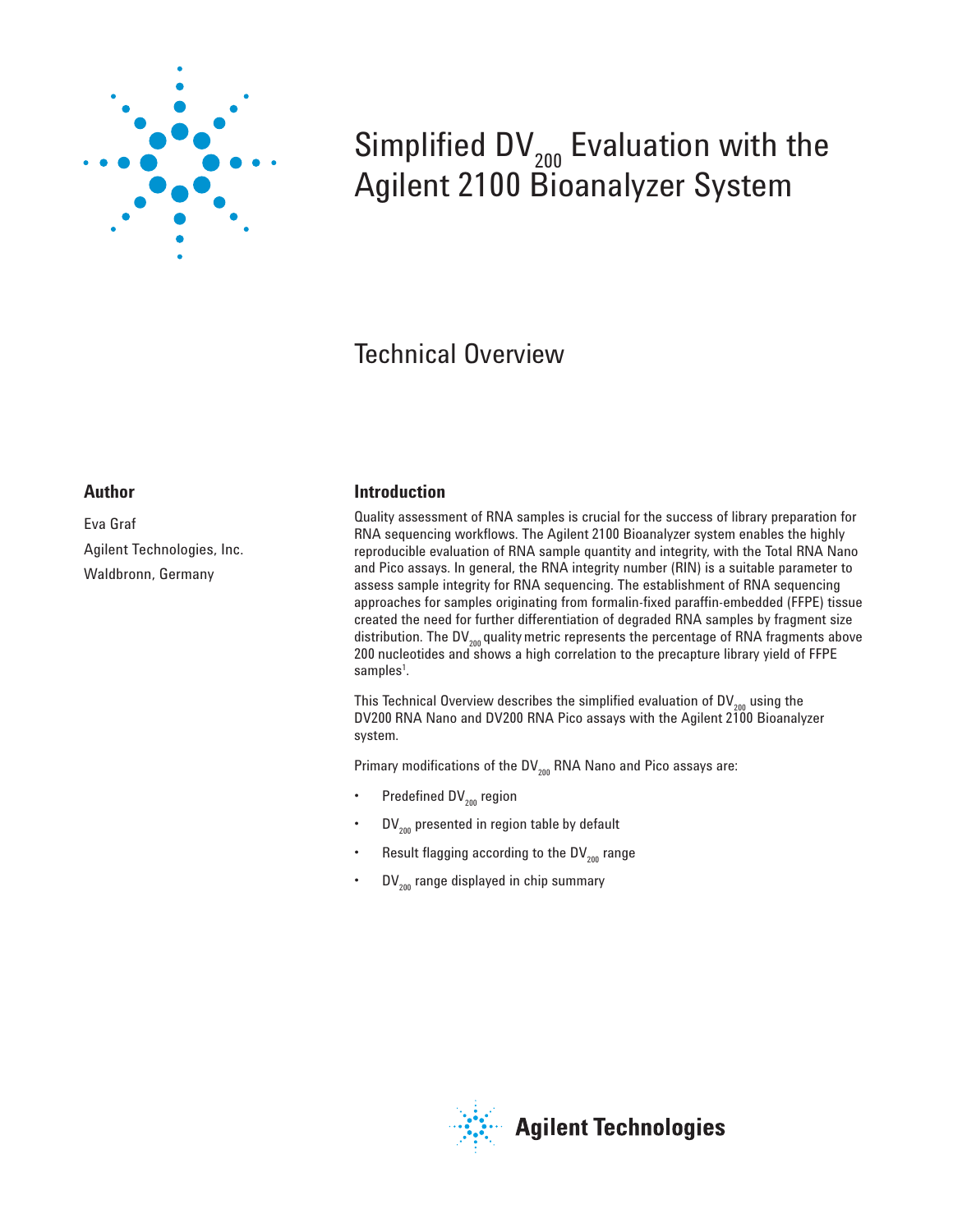#### **Technical Details**

The Agilent 2100 Bioanalyzer system with Agilent 2100 Expert Software version B.02.08, the Agilent RNA 6000 Nano Kit (p/n 5067-1511) and Agilent RNA 6000 Pico Kit (p/n 5067-1513) were used. Unless stated, the manufacturer's protocols and guidelines were followed. FFPE RNA samples were provided by the tissue bank of the National Center for Tumor Diseases (NCT, Heidelberg, Germany) in accordance with the regulations of the tissue bank and the approval of the ethics committee of Heidelberg University.

#### **Data Analysis**

The DV200 RNA assay automatically defines a region from 200 to 8,000 nucleotides, as shown in Figure 1. A corresponding  $DV_{200}$  is provided in the Region Table in the **% of Total** column. The RIN algorithm remains unaffected for all samples. If Results tables are selected,  $DV_{200}$  can be included in exported and printed data. In addition, the DV $_{200}$  ranges can be copied from the Chip Summary table.

### **Result Flagging**

With the  $DV_{200}$  metric, degraded RNA samples can be classified according to their size distribution. Some RNA sequence library protocols recommend adapting the input amount of RNA depending on the  $DV_{200}$  range of the sample1 . The DV200 RNA assay flags samples with different colors with RIN <4 for easy assessment of the  $DV_{200}$  range (Figure 2).



Figure 1. DV $_{200}$  region of an RNA sample extracted from FFPE tissue.



Figure 2. Result flagging with colors representing the DV<sub>200</sub> ranges of FFPE samples with a RIN <4. Samples 11 and 12 are eukaryotic total RNA samples with a RIN >4, and are unaffected by result flagging.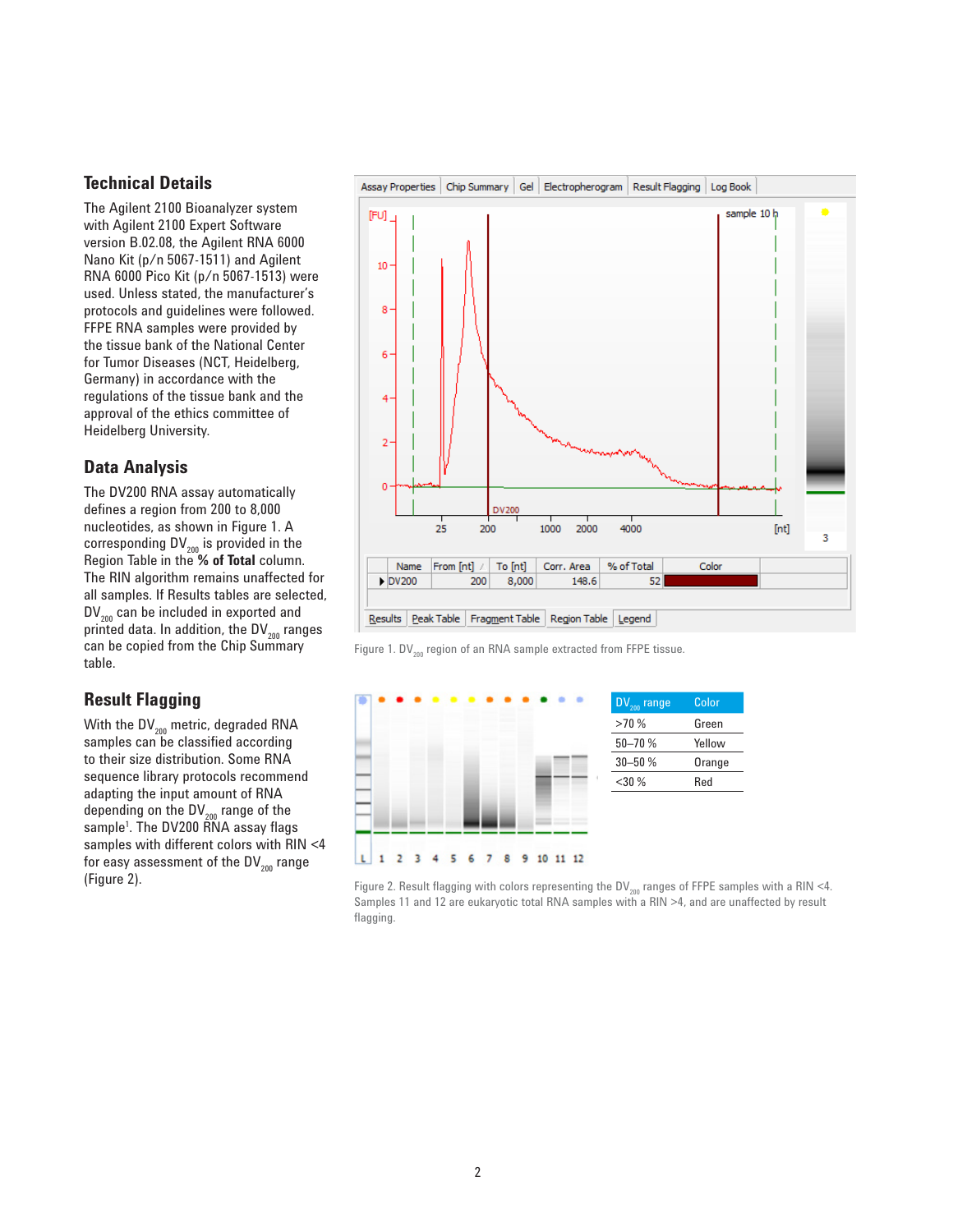#### **Importing the Assay**

The DV200 RNA Nano and Pico assays are compatible with the 2100 Expert Software version B.02.08 or higher. They can be used for reanalysis of existing data files as well as for new data acquisition.

To use the DV200 RNA Nano or Pico assay with the 2100 Expert Software, download it from the Agilent website: www.genomics.agilent.com. Store the DV200 RNA Nano.xsy or DV200 RNA Pico.xsy file in the RNA assay folder (C:\Program Files (x86)\Agilent\2100 bioanalyzer\2100expert\assays\RNA).

To apply the  $DV_{200}$  on an existing data file:

- 1. Open the file with the 2100 Expert Software.
- 2. Navigate to the **Assay Properties** tab.
- 3. Click **Import Setpoints** and select the corresponding. xsy file (Figure 3).

The DV200 RNA Nano assay can only be used to reanalyze Eukaryote Total RNA Nano data files, and the DV200 RNA Pico assay is only for Eukaryote Total RNA Pico data files.

Assay setpoints and result flagging will be applied to the data file and can be saved afterwards.

To run samples with the DV200 RNA Nano and DV200 RNA Pico assay:

- 1. Prepare the samples and the RNA chip according to the RNA Nano or Pico Kit Guide.
- 2. When the chip is prepared and placed in the 2100 Bioanalyzer instrument, go to the instrument context, click **Assay Selection**, and choose the corresponding DV200 RNA assay. The assay will be part of the general assay selection when it has been stored in the RNA assay folder (Figure 4).
- 3. To start the run, click **Start**.





| File Context View<br>Assays Instrument Windows Help<br>DE<br><b>F</b><br>P<br>Instrument<br>$\cdot$<br><b>DE7Eukaryote Total RNA Nano</b><br>Instrument Diagnostics Instrument Logbook<br>Name:<br><b>Bilbo</b> Swaggins<br><b>COM Port</b><br>I1<br>٠<br>$\cdots$<br>Serial#:<br>DE72905335<br>$4-4$<br><b>Assay Selection:</b>                                                                                                                                                                                                                                                                                                                                                                                         |  |
|--------------------------------------------------------------------------------------------------------------------------------------------------------------------------------------------------------------------------------------------------------------------------------------------------------------------------------------------------------------------------------------------------------------------------------------------------------------------------------------------------------------------------------------------------------------------------------------------------------------------------------------------------------------------------------------------------------------------------|--|
| <b>Assaure</b><br>Cartridge:<br>Electrode<br>$2-3$<br>$\bullet$<br>Vendor:<br>Agilent<br>other<br>Start/Stop Run:<br>Sta<br>protein<br>٠<br><b>RNA Nano Chip</b><br>Product ID: G2938C<br><b>RNA</b><br>٠<br>DV200 RNA Nano, xsv<br>Assay File:<br>$C:$ 210<br>r<br>C.01.069<br>Firmware:<br>DV200 RNA Pico.xsy<br>Data File:<br>Eukaryote Total RNA Nano Series II.xsy                                                                                                                                                                                                                                                                                                                                                  |  |
| Eukaryote Total RNA Pico Series II.xsy<br>Destination and Data Acquisition Parameters<br>Assay Det<br>mRNA Nano Series II.xsy<br>C:\Program Files [x86]\Agilent\2100 bioanalyzer\2100 expert\Data\2017-05-19<br><b>G</b> Default<br>Assay<br>Version:<br>mRNA Pico Series II.xsy<br>C:\Program Files [x86]\Agilent\2100 bioanalyzer\2100 expert\Data\2017-05-19<br>C Custom<br>1.11<br>Modified<br>Plant RNA Nano.xsy<br>File Prefix<br>(max 16 characters)<br>2100 expert<br>Commer<br>Plant RNA Pico.xsv<br>Run sample<br>$\overline{12}$ $\div$<br>$\frac{1}{1}$ to $\left[$<br>Total Rf<br>Prokaryote Total RNA Nano Series II.xsy<br>Modified<br>Prokarvote Total RNA Pico Series II.xsv<br>Small RNA Series II.xsv |  |
| Chip Summary<br><b>Start Run Checklist</b><br>Sample Name<br>Sample Comment                                                                                                                                                                                                                                                                                                                                                                                                                                                                                                                                                                                                                                              |  |
| $J$ Is the instrument ready?<br>Sample 1<br>Is a chip detected?<br>Sample 2<br>Is selected instrument valid for this assay?<br>Sample 3<br>Does the cartridge and the selected assay match?<br>Sample 4<br>Are all required licenses applied?<br>Sample 5<br>I Te the instrument tune cumminari)                                                                                                                                                                                                                                                                                                                                                                                                                         |  |

Figure 4. Selecting the DV200 RNA assay to run an RNA chip.